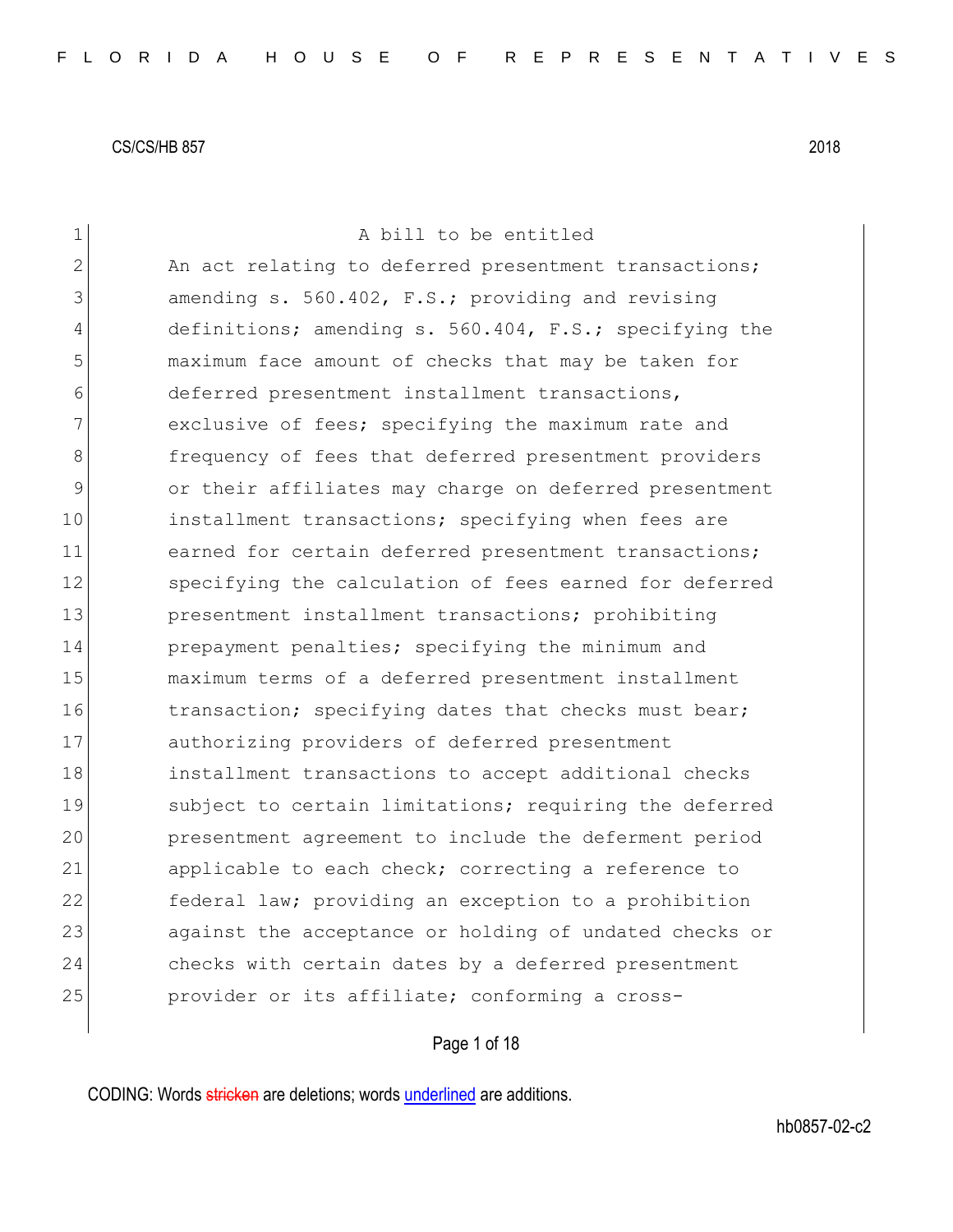**reference;** providing a verification process that may 27 be relied upon under certain conditions; revising a **notice in deferred presentment agreements; authorizing** 29 a drawer to inform a provider in writing that the drawer cannot redeem or pay in full the amount due and 31 owing to the provider; providing an exception to a prohibition, under certain circumstances, against a deferred presentment provider's deposit or presentment of a drawer's check; requiring a provider of a deferred presentment installment transaction to allow a drawer to defer one scheduled payment under certain 37 circumstances; providing requirements for the deferred 38 payment; specifying the frequency a certain fee may be imposed by Financial Services Commission rule for data on certain transactions submitted by deferred **presentment providers to a certain database; providing**  an exception to a limitation on a deferred presentment 43 provider's acceptance of a certain check or authorization; specifying requirements for 45 amortization, installment repayments, and calculation of charges for deferred presentment installment 47 The transactions; conforming provisions to changes made by 48 the act; amending s. 560.405, F.S.; providing an exception to a prohibition against a deferred presentment provider's or its affiliate's presentment

Page 2 of 18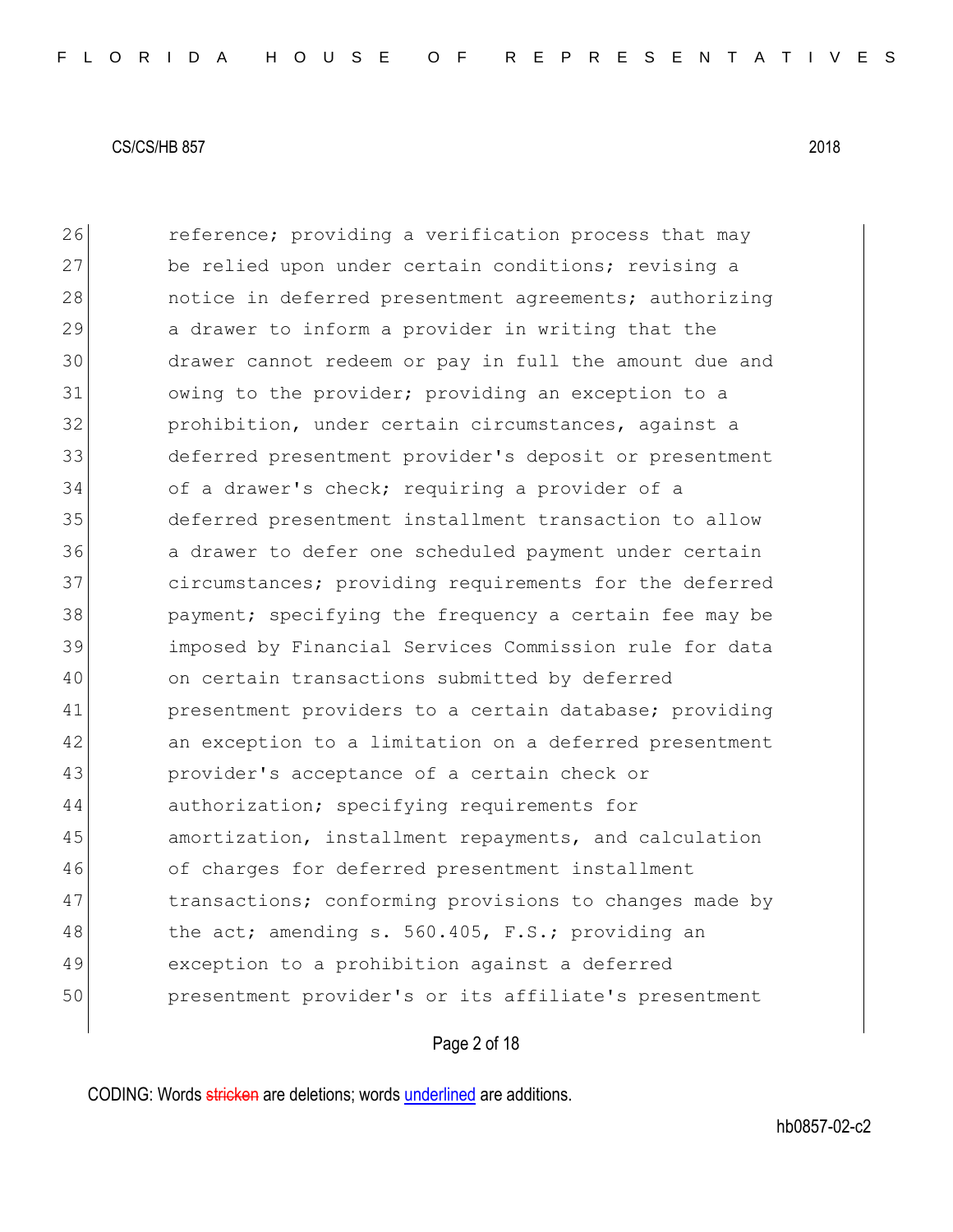Page 3 of 18 51 of a drawer's check before the end of the deferment 52 period; revising a condition under which a deferred 53 presentment provider may allow the check to be 54 redeemed in lieu of presentment; revising a 55 prohibition against requiring a drawer to redeem his 56 or her check before the agreed-upon date; reenacting 57 s. 560.111(5), F.S., relating to prohibited acts, to 58 incorporate the amendments made to ss. 560.404 and 59 560.405, F.S., in references thereto; providing an 60 effective date. 61 62 Be It Enacted by the Legislature of the State of Florida: 63 64 Section 1. Subsections (3) through (5) and (6) of section 65  $560.402$ , Florida Statutes, are renumbered as subsections (4) 66 through (6) and (8), respectively, present subsection (7) is 67 amended, and new subsections (3) and (7) are added to that 68 section, to read: 69 560.402 Definitions.—For the purposes of this part, the 70 term: 71 (3) "Deferred presentment installment transaction" means a 72 deferred presentment transaction that is repayable in 73 installments. 74 (7) "Outstanding transaction balance" means the amount 75 received by the drawer from the deferred presentment provider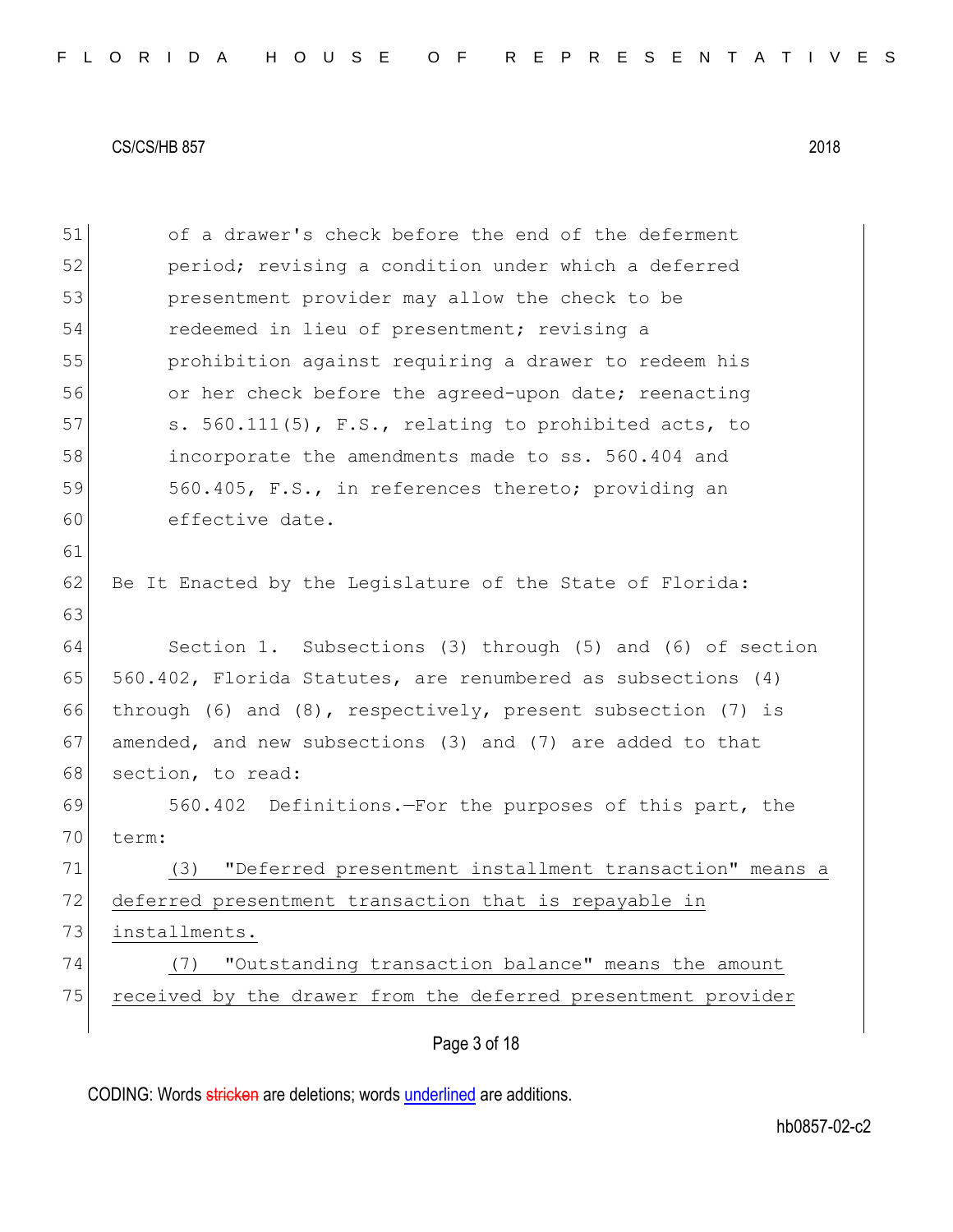76 that is due and owing, exclusive of the fees allowed under this 77 part, in a deferred presentment transaction. 78 (9) $\left(47\right)$  "Termination of a deferred presentment agreement" 79 means that all checks  $t$  the check that are is the basis for the 80 agreement are is redeemed by the drawer by payment in full in 81 cash, or are is deposited and the deferred presentment provider 82 has evidence that such checks have check has cleared. 83 Verification of sufficient funds in the drawer's account by the 84 deferred presentment provider is not sufficient evidence to deem 85 that the deferred presentment deposit transaction is terminated. 86 Section 2. Subsections (5), (6), (8), (12), (13), (14),  $87$  (19), (20), (21), and (22) and present subsections (23) and (24) 88 of section 560.404, Florida Statutes, are amended, and new 89 subsections (23) and (26) are added to that section, to read: 90 560.404 Requirements for deferred presentment 91 transactions.-92 (5) The face amount of a check taken for deferred 93 presentment transactions not repayable in installments may not 94 exceed \$500, exclusive of the fees allowed under this part. For 95 a deferred presentment installment transaction, neither the face 96 amount of a check nor the outstanding transaction balance may 97 exceed \$1,000, exclusive of the fees allowed under this part. 98 (6)(a) A deferred presentment provider or its affiliate 99 may not charge fees that exceed 10 percent of the currency or 100 payment instrument provided for a deferred presentment

Page 4 of 18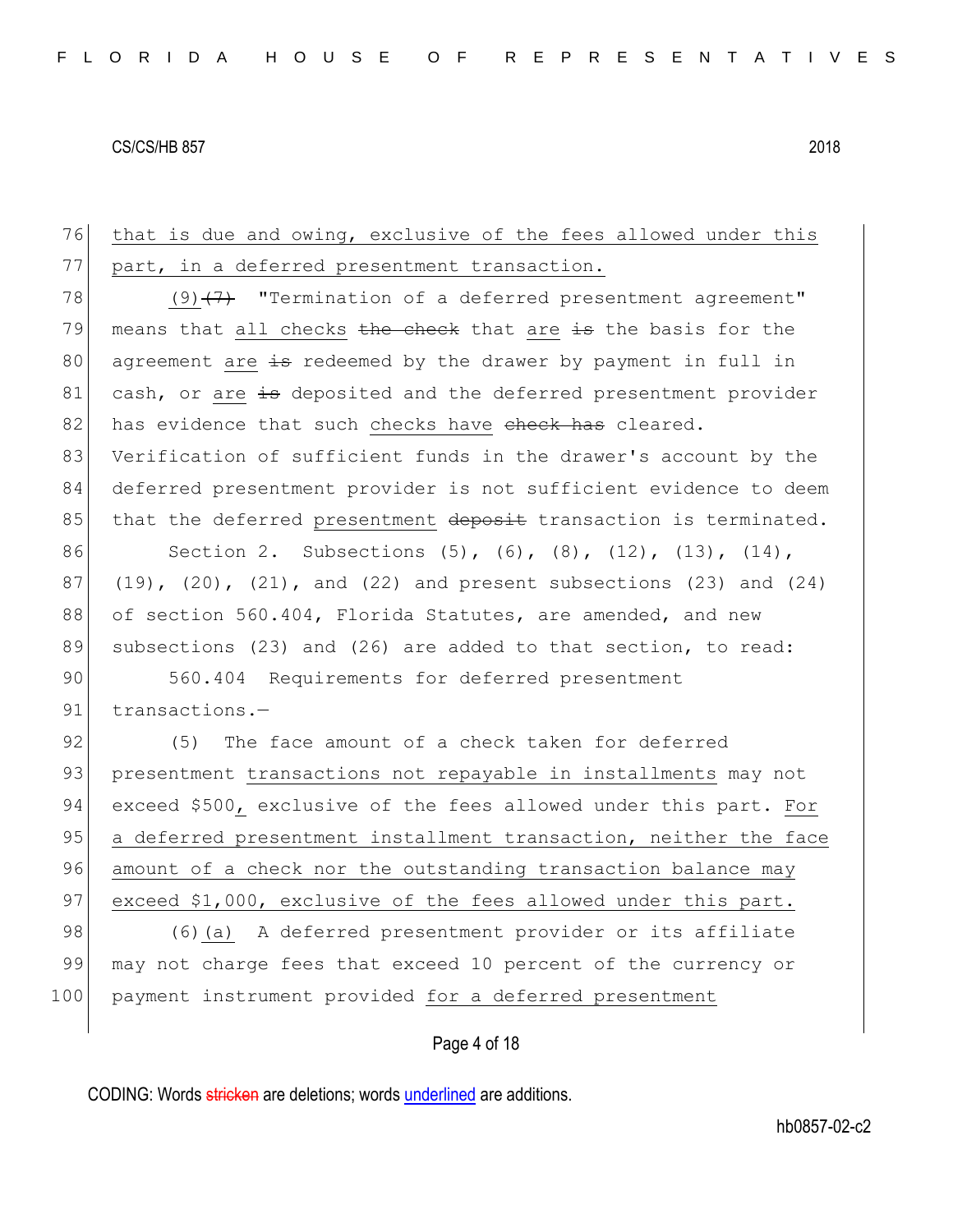101 transaction not repayable in installments. A deferred 102 presentment provider or its affiliate may not charge fees on any 103 deferred presentment installment transaction which exceed 8 104 percent of the outstanding transaction balance on a biweekly 105 basis. 106 (b) Notwithstanding paragraph (a) However, a verification 107 fee may be charged as provided in s. 560.309(8). The fees in 108 paragraph (a) The 10-percent fee may not be applied to the 109 verification fee. 110 (c) Fees are earned at the time of origination for a 111 deferred presentment transaction scheduled to be paid off in 31 112 days or less; however, fees for a deferred presentment 113 installment transaction are earned using a simple interest 114 calculation. A deferred presentment provider may charge only 115 those fees specifically authorized in this section. Prepayment 116 penalties are prohibited. 117 (8) A deferred presentment agreement may not be for a term 118 longer than 31 days or fewer less than 7 days, except for a 119 deferred presentment installment transaction, which may not be 120 for a term longer than 90 days or fewer than 60 days. 121 (12) The deferred presentment agreement and the drawer's 122 initial check must bear the same date, and the number of days of 123 the deferment period must shall be calculated from that date. 124 For deferred presentment installment transactions, the deferred 125 presentment provider may accept additional checks, subject to

Page 5 of 18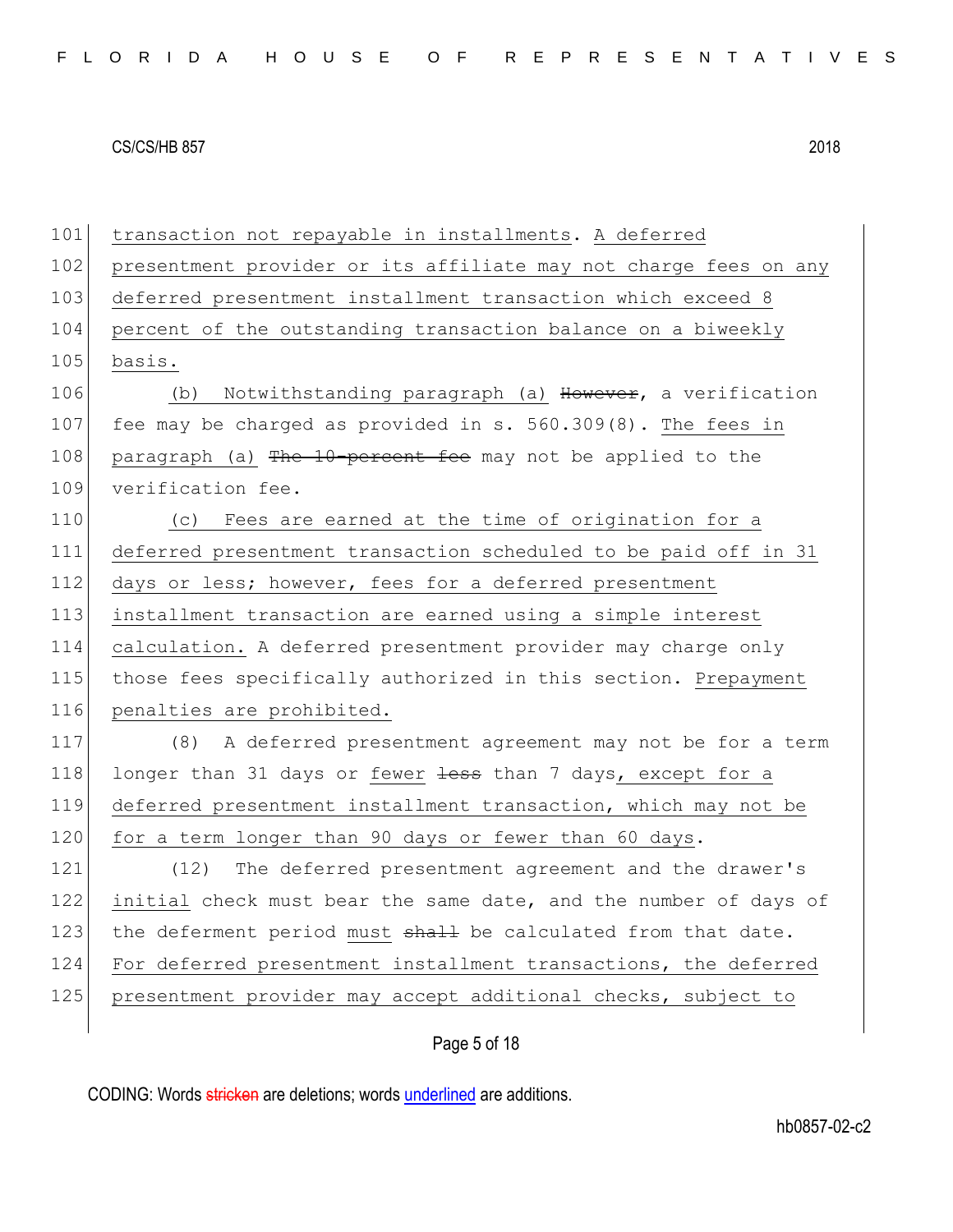126 the limitations in subsection  $(5)$ , each bearing the date that 127 the check was given to the provider, and the deferred 128 presentment agreement must include the deferment period 129 applicable to each check. The deferred presentment provider and 130 the drawer may not alter or delete the date on any written 131 agreement or check held by the deferred presentment provider.

132 (13) For each deferred presentment transaction, the 133 deferred presentment provider must comply with the disclosure 134 requirements of 12 C.F.R. part 1026 226, relating to the federal 135 Truth-in-Lending Act, and Regulation Z of the Bureau of Consumer 136 Financial Protection <del>Board of Governors of the Federal Reserve</del> 137 Board. A copy of the disclosure must be provided to the drawer 138 at the time the deferred presentment transaction is initiated.

 (14) A deferred presentment provider or its affiliate may 140 not accept or hold an undated check or a check dated on a date other than the date on which the deferred presentment provider 142 agreed to hold the check and signed the deferred presentment transaction agreement, except when a customer provides a new payment instrument reflecting the new outstanding transaction balance and anticipated fees upon making a payment on a deferred 146 presentment installment transaction.

147 (19) A deferred presentment provider may not enter into a 148 deferred presentment transaction with a drawer who has an 149 outstanding deferred presentment transaction with that provider 150 or with any other deferred presentment provider, or with a

Page 6 of 18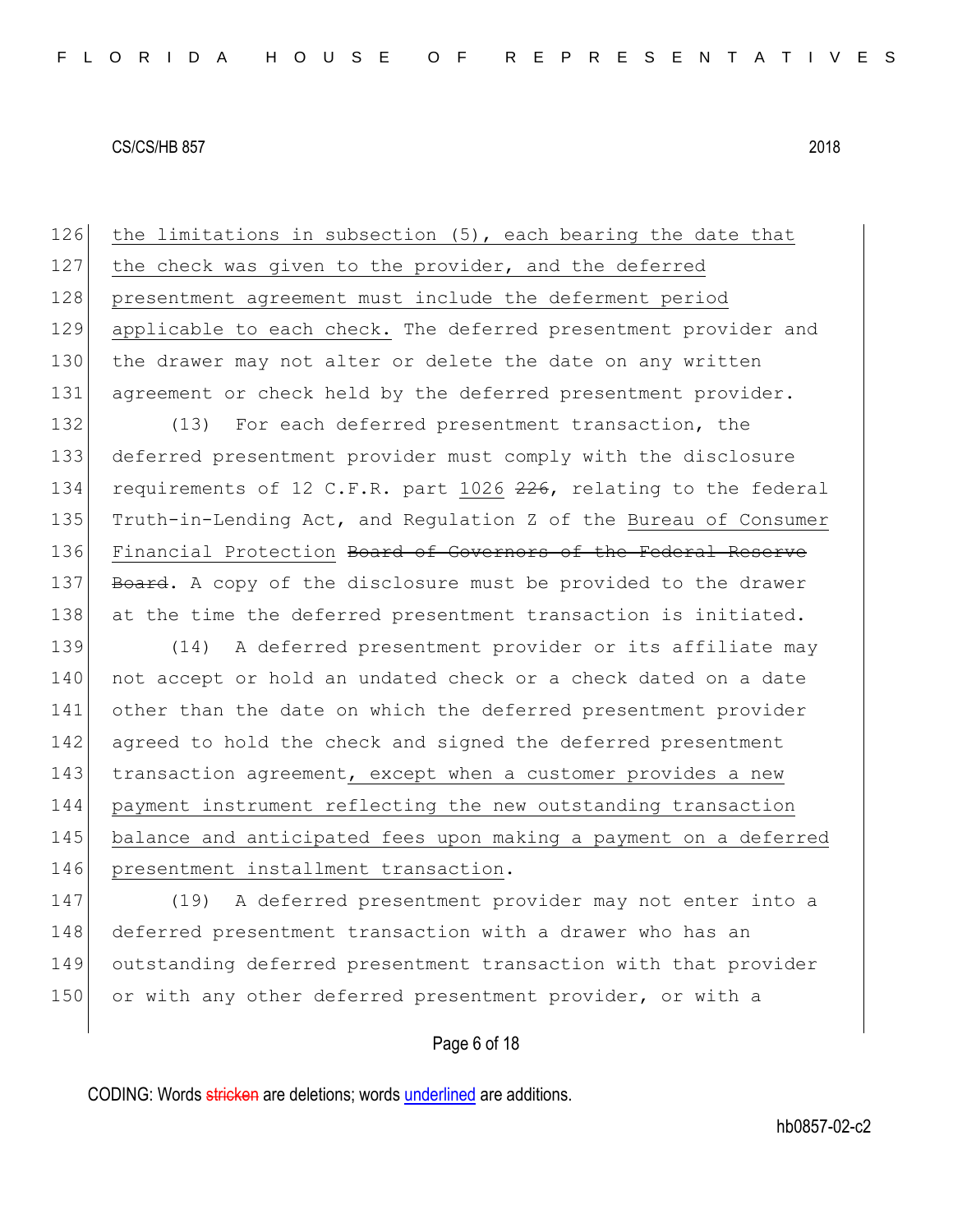person whose previous deferred presentment transaction with that provider or with any other provider has been terminated for less than 24 hours. The deferred presentment provider must verify 154 such information as follows:

155 (a) The deferred presentment provider must shall maintain 156 a common database and shall verify whether the provider or an 157 affiliate has an outstanding deferred presentment transaction 158 with a particular person or has terminated a transaction with 159 that person within the previous 24 hours. If a provider has not 160 established a database, the provider may rely upon the written 161 verification of the drawer as provided in subsection (20).

162 (b) The deferred presentment provider must shall access 163 the office's database established pursuant to subsection (24) 164  $(23)$  and shall verify whether any other deferred presentment 165 provider has an outstanding deferred presentment transaction 166 with a particular person or has terminated a transaction with 167 that person within the previous 24 hours. Before the office has 168 implemented a database to include deferred presentment 169 installment transactions If a provider has not established a 170 database, the deferred presentment provider must access the 171 office's current database pursuant to this paragraph and may 172 rely upon the written verification of the drawer as provided in 173 subsection (20).

174 (20) A deferred presentment provider must shall provide 175 the following notice in a prominent place on each deferred

# Page 7 of 18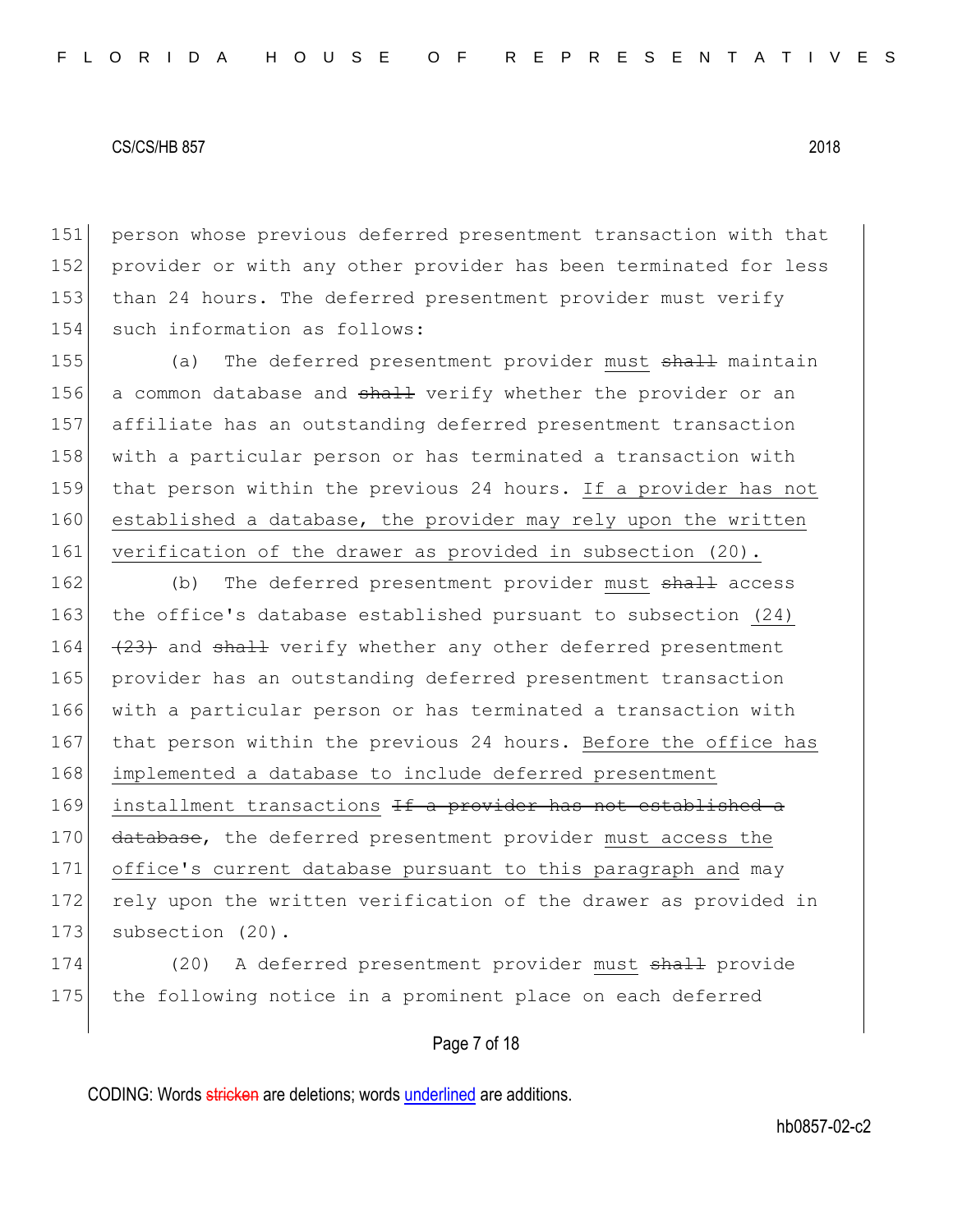179

181

176 presentment agreement in at least 14-point type in substantially 177 the following form and must obtain the signature of the drawer 178 where indicated:

#### 180 NOTICE

Page 8 of 18 182 1. STATE LAW PROHIBITS YOU FROM HAVING MORE THAN ONE 183 DEFERRED PRESENTMENT AGREEMENT AT ANY ONE TIME. STATE 184 LAW ALSO PROHIBITS YOU FROM ENTERING INTO A DEFERRED 185 PRESENTMENT AGREEMENT WITHIN 24 HOURS AFTER 186 TERMINATING ANY PREVIOUS DEFERRED PRESENTMENT 187 AGREEMENT. FAILURE TO OBEY THIS LAW COULD CREATE 188 SEVERE FINANCIAL HARDSHIP FOR YOU AND YOUR FAMILY. 189 190 YOU MUST SIGN THE FOLLOWING STATEMENT: 191 192 I DO NOT HAVE AN OUTSTANDING DEFERRED PRESENTMENT 193 AGREEMENT WITH ANY DEFERRED PRESENTMENT PROVIDER AT 194 THIS TIME. I HAVE NOT TERMINATED A DEFERRED 195 PRESENTMENT AGREEMENT WITHIN THE PAST 24 HOURS. 196 (Signature of Drawer) 197 198 2. YOU CANNOT BE PROSECUTED IN CRIMINAL COURT FOR A 199 CHECK WRITTEN UNDER THIS AGREEMENT, BUT ALL LEGALLY 200 AVAILABLE CIVIL MEANS TO ENFORCE THE DEBT MAY BE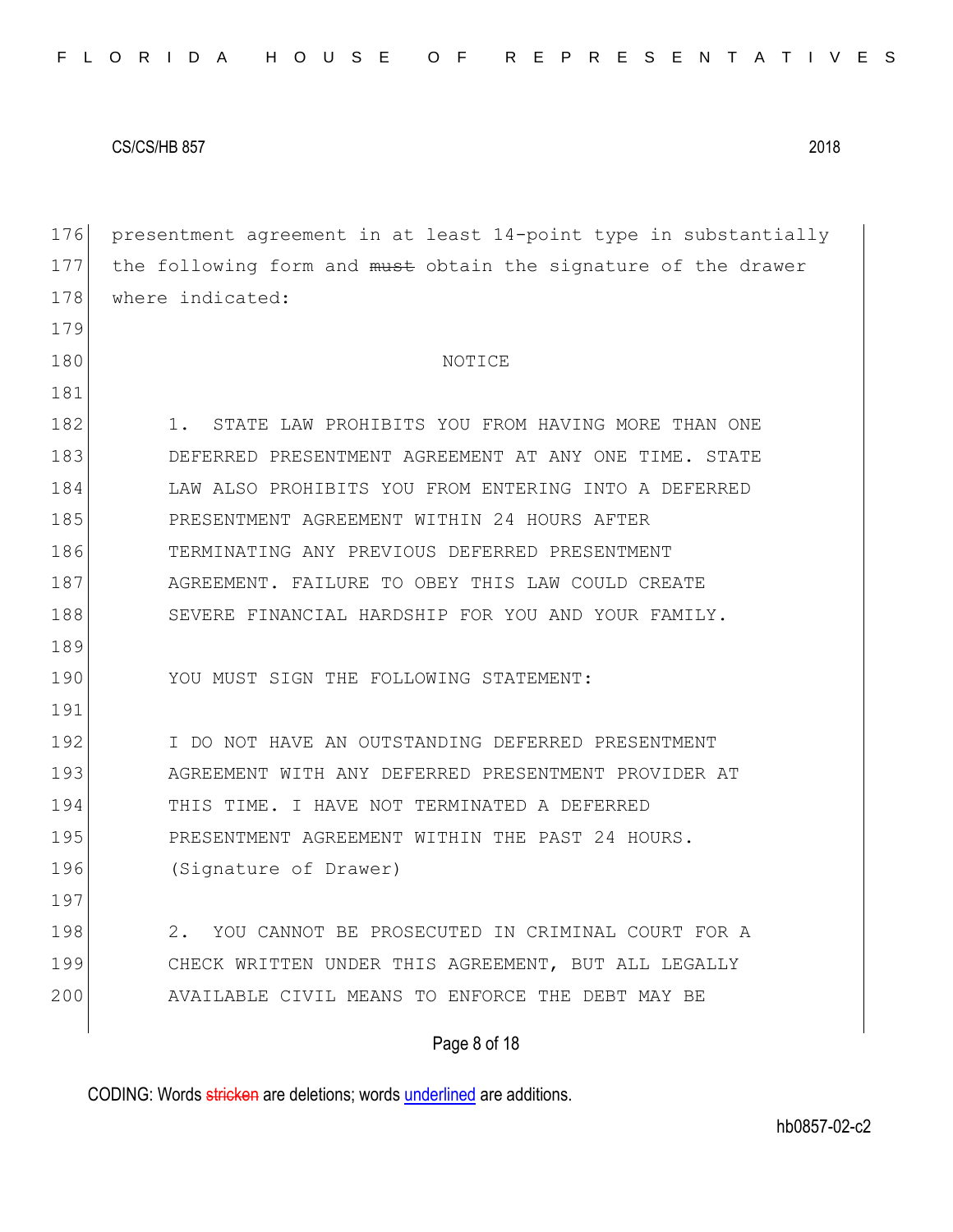201 PURSUED AGAINST YOU.

202 203 3. STATE LAW PROHIBITS A DEFERRED PRESENTMENT 204 PROVIDER (THIS BUSINESS) FROM ALLOWING YOU TO "ROLL 205 OVER" YOUR DEFERRED PRESENTMENT TRANSACTION. THIS 206 MEANS THAT YOU CANNOT BE ASKED OR REQUIRED TO PAY AN 207 ADDITIONAL FEE IN ORDER TO FURTHER DELAY THE DEPOSIT 208 OR PRESENTMENT OF YOUR CHECK FOR PAYMENT. 209 210 4. FOR DEFERRED PRESENTMENT TRANSACTIONS NOT 211 REPAYABLE IN INSTALLMENTS: IF YOU INFORM THE PROVIDER 212 IN PERSON THAT YOU CANNOT COVER THE CHECK OR PAY IN 213 FULL THE AMOUNT OWING AT THE END OF THE TERM OF THIS 214 AGREEMENT, YOU WILL RECEIVE A GRACE PERIOD EXTENDING 215 THE TERM OF THE AGREEMENT FOR AN ADDITIONAL 60 DAYS 216 **AFTER THE ORIGINAL TERMINATION DATE, WITHOUT ANY** 217 ADDITIONAL CHARGE. THE DEFERRED PRESENTMENT PROVIDER 218 MUST SHALL REQUIRE THAT YOU, AS A CONDITION OF 219 OBTAINING THE GRACE PERIOD, COMPLETE CONSUMER CREDIT 220 COUNSELING PROVIDED BY AN AGENCY INCLUDED ON THE LIST 221 THAT WILL BE PROVIDED TO YOU BY THIS PROVIDER. YOU MAY 222 ALSO AGREE TO COMPLY WITH AND ADHERE TO A REPAYMENT 223 PLAN APPROVED BY THAT AGENCY. IF YOU DO NOT COMPLY 224 WITH AND ADHERE TO A REPAYMENT PLAN APPROVED BY THAT 225 AGENCY, WE MAY DEPOSIT OR PRESENT YOUR CHECK FOR

# Page 9 of 18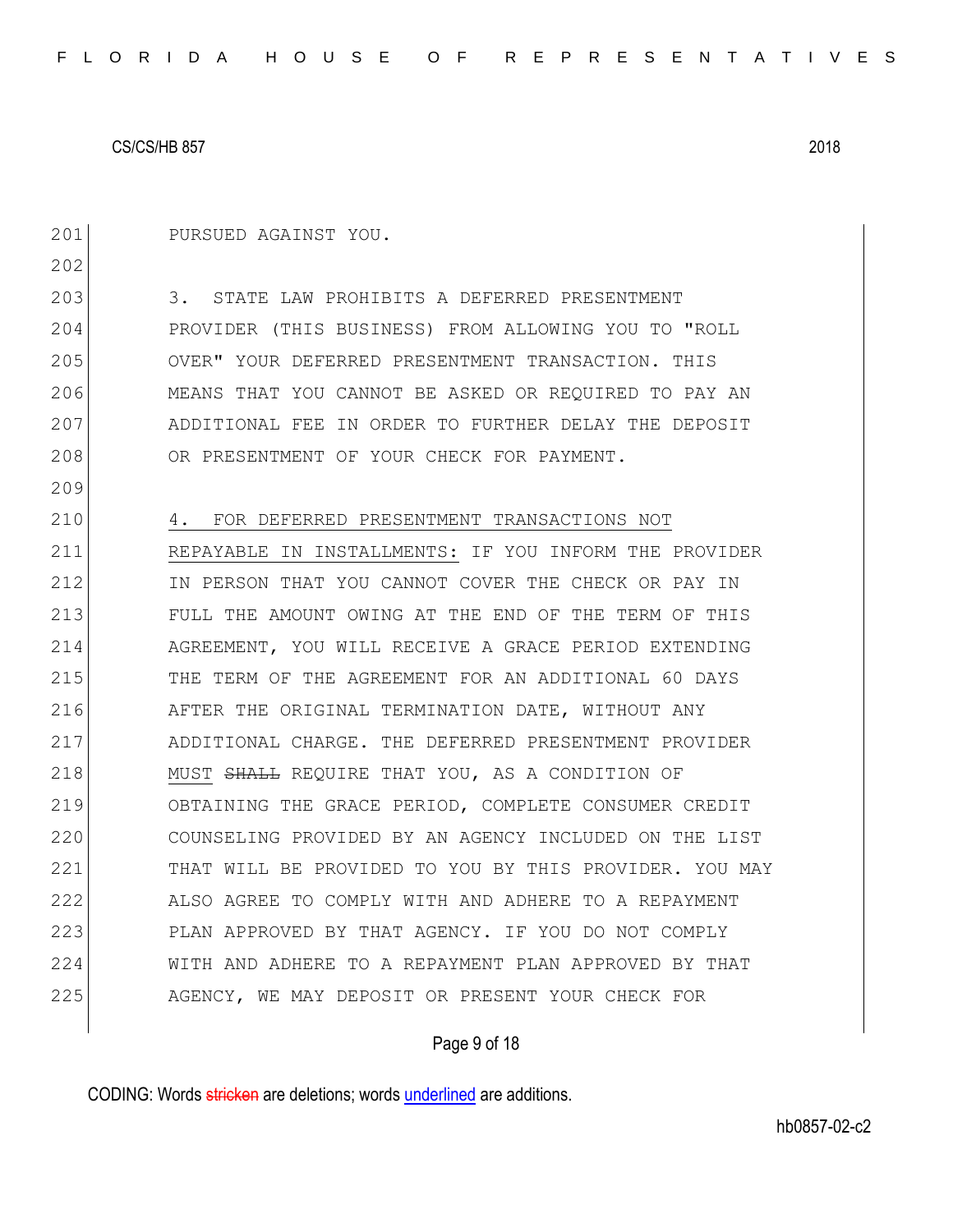Page 10 of 18 226 PAYMENT AND PURSUE ALL LEGALLY AVAILABLE CIVIL MEANS 227 TO ENFORCE THE DEBT AT THE END OF THE 60-DAY GRACE 228 PERIOD. 229 230 5. FOR DEFERRED PRESENTMENT INSTALLMENT TRANSACTIONS: 231 IF YOU INFORM THE PROVIDER IN WRITING OR IN PERSON BY 232 NOON [TIME ZONE] OF THE BUSINESS DAY BEFORE A 233 SCHEDULED PAYMENT THAT YOU CANNOT PAY IN FULL THE 234 SCHEDULED AMOUNT DUE AND OWING, YOU MAY DEFER THE 235 SCHEDULED PAYMENT, WITHOUT ANY ADDITIONAL FEES OR 236 CHARGES, AND THE PROVIDER MAY NOT DEFAULT THE ACCOUNT 237 AND ACCELERATE THE FULL BALANCE. YOU MAY REQUEST ONLY 238 ONE DEFERRED PAYMENT PER LOAN. THE DEFERRED PAYMENT 239 WILL BE ADDED AFTER THE LAST SCHEDULED PAYMENT AND IS 240 DUE AT AN INTERVAL NO SHORTER THAN THE INTERVALS 241 BETWEEN THE ORIGINALLY SCHEDULED PAYMENTS. 242 243 (21) The deferred presentment provider may not deposit or 244 present the drawer's check if the drawer informs the provider in 245 writing or in person that the drawer cannot redeem or pay in 246 full in cash the amount due and owing the deferred presentment 247 provider, unless the drawer fails to comply with subsection (22) 248 or subsection (23), as applicable. No additional fees or 249 penalties may be imposed on the drawer by virtue of any 250 misrepresentation made by the drawer as to the sufficiency of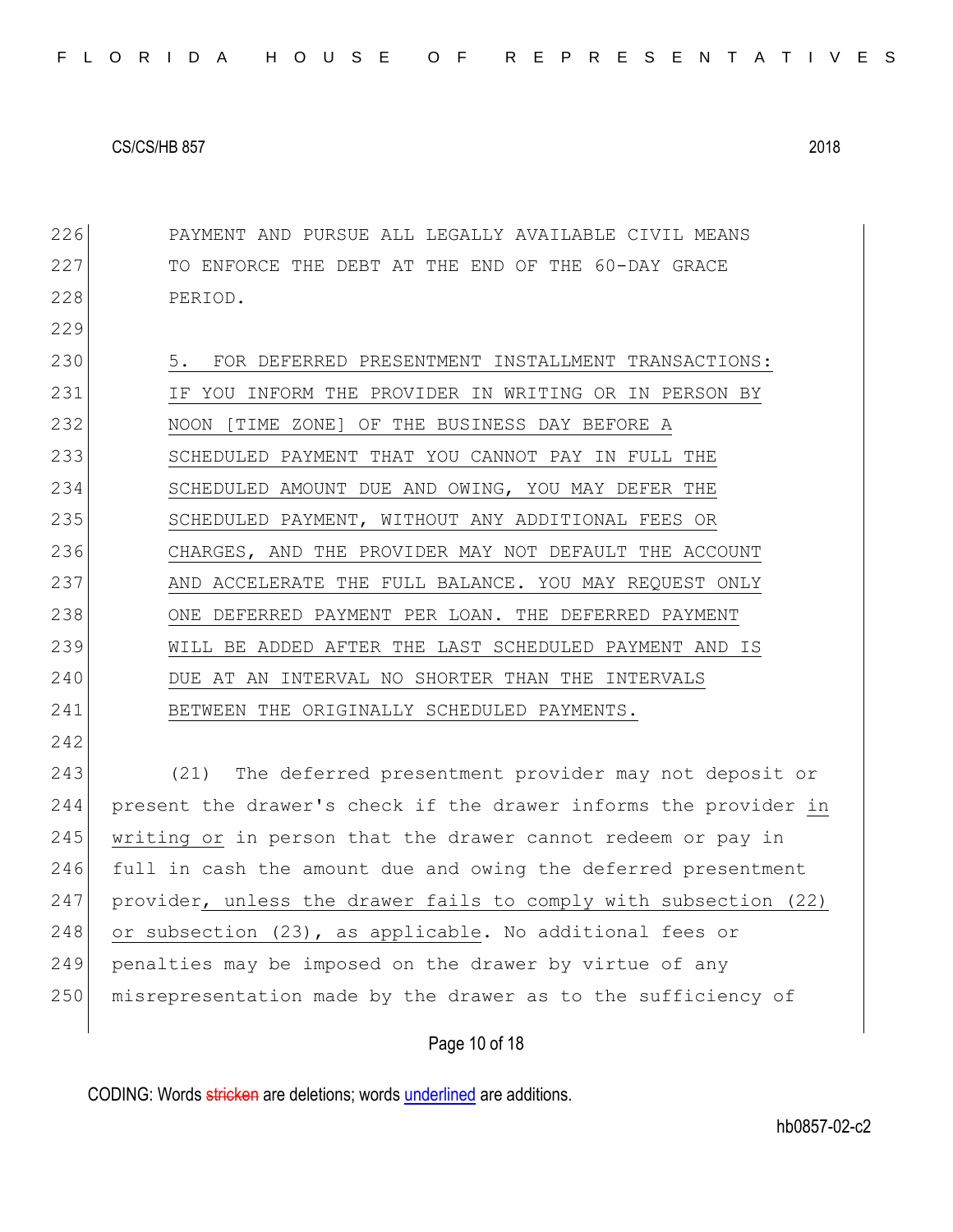251 funds in the drawer's account. Additional fees may not be added 252 to the amounts due and owing to the deferred presentment 253 provider.

 (22) For deferred presentment transactions not repayable in installments, if, by the end of the deferment period, the drawer informs the deferred presentment provider in writing or in person that the drawer cannot redeem or pay in full in cash the amount due and owing the deferred presentment provider, the 259 deferred presentment provider must shall provide a grace period extending the term of the agreement for an additional 60 days 261 after the original termination date, without any additional 262 charge.

263 (a) The provider must  $shall$  require, that as a condition 264 of providing a grace period, that the drawer make an appointment 265 with a consumer credit counseling agency within 7 days after the 266 end of the deferment period and complete the counseling by the 267 end of the grace period. The drawer may agree to, comply with, 268 and adhere to a repayment plan approved by the counseling 269 agency. If the drawer agrees to comply with and adhere to a  $270$  repayment plan approved by the counseling agency, the provider 271 must also comply with and adhere to that repayment plan. The 272 deferred presentment provider may not deposit or present the 273 drawer's check for payment before the end of the 60-day grace 274 period unless the drawer fails to comply with such conditions or 275 the drawer fails to notify the provider of such compliance.

# Page 11 of 18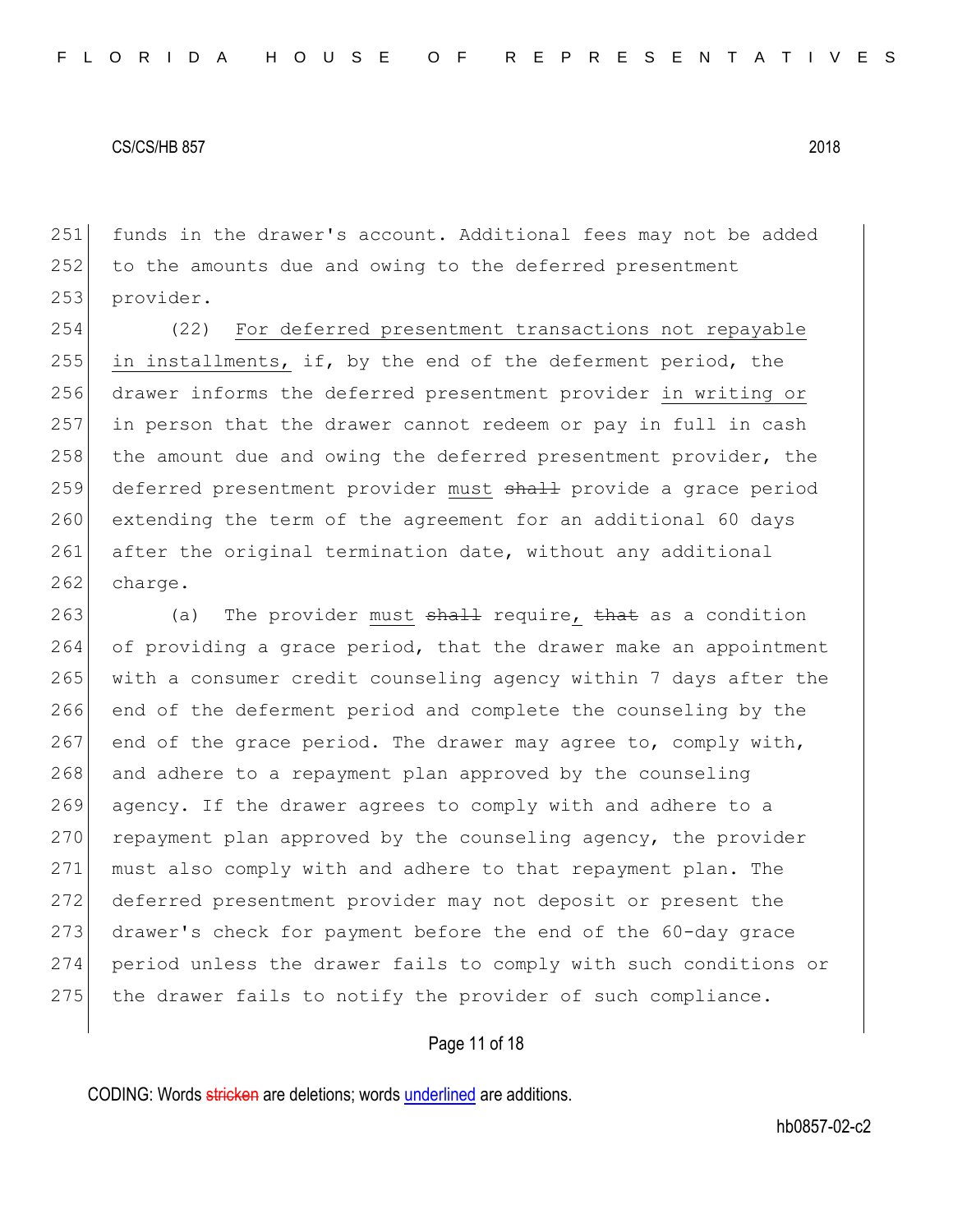296

276 Before each deferred presentment transaction, the provider may 277 verbally advise the drawer of the availability of the grace 278 period consistent with the written notice in subsection  $(20)$ , 279 and may not discourage the drawer from using the grace period.

280 (b) At the commencement of the grace period, the deferred 281 presentment provider must shall provide the drawer:

282 1. Verbal notice of the availability of the grace period 283 consistent with the written notice in subsection (20).

284 2. A list of approved consumer credit counseling agencies 285 prepared by the office. The office list must shall include 286 nonprofit consumer credit counseling agencies affiliated with 287 the National Foundation for Credit Counseling which provide 288 credit counseling services to state residents in person, by 289 telephone, or through the Internet. The office list must include 290 phone numbers for the agencies, the counties served by the 291 agencies, and indicate the agencies that provide telephone 292 counseling and those that provide Internet counseling. The 293 office must  $\frac{1}{2}$  update the list at least once each year.

294 3. The following notice in at least 14-point type in 295 substantially the following form:

297 AS A CONDITION OF OBTAINING A GRACE PERIOD EXTENDING 298 THE TERM OF YOUR DEFERRED PRESENTMENT AGREEMENT FOR AN 299 ADDITIONAL 60 DAYS, UNTIL [DATE], WITHOUT ANY 300 ADDITIONAL FEES, YOU MUST COMPLETE CONSUMER CREDIT

# Page 12 of 18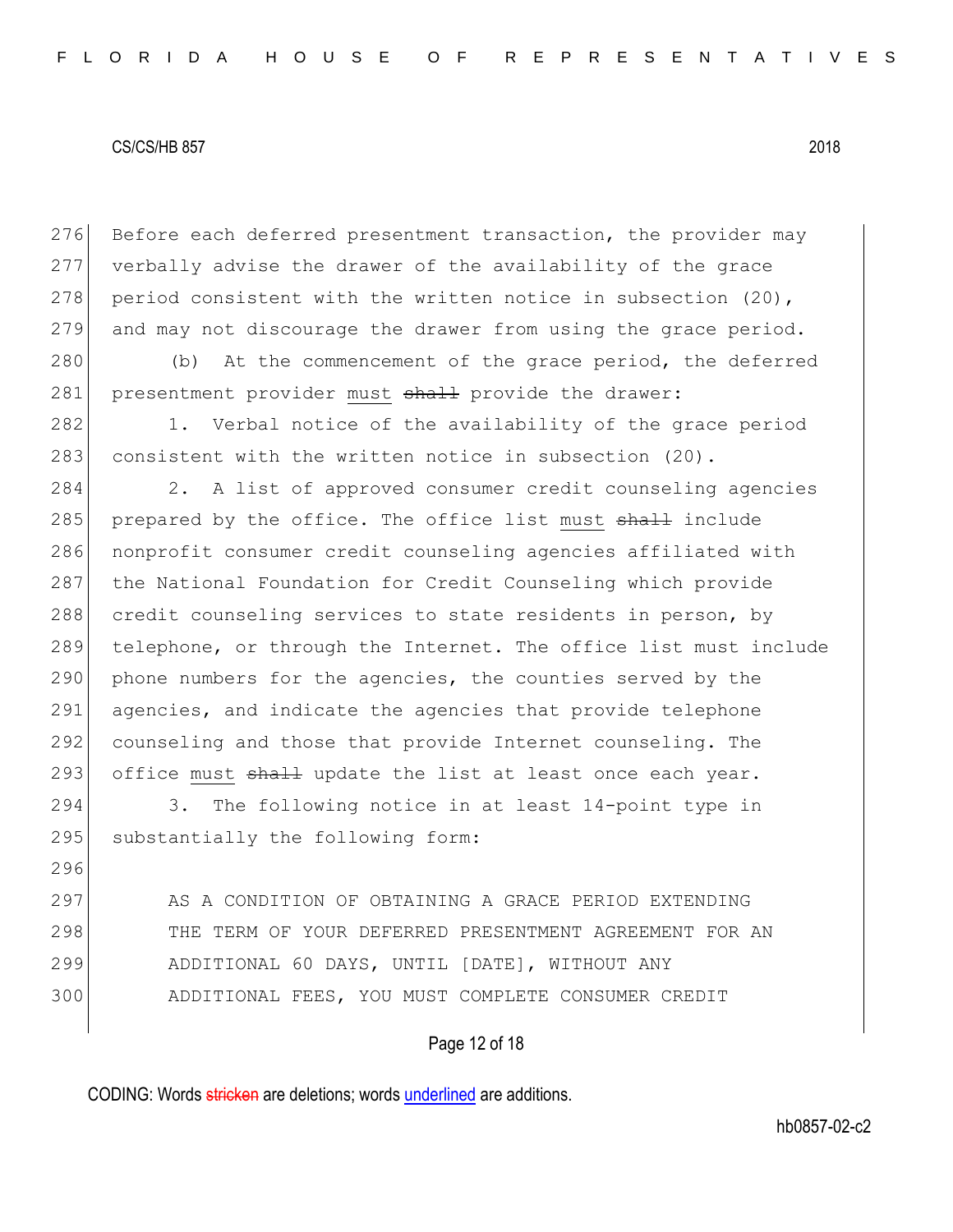COUNSELING PROVIDED BY AN AGENCY INCLUDED ON THE LIST THAT WILL BE PROVIDED TO YOU BY THIS PROVIDER. YOU MAY ALSO AGREE TO COMPLY WITH AND ADHERE TO A REPAYMENT PLAN APPROVED BY THE AGENCY. THE COUNSELING MAY BE IN PERSON, BY TELEPHONE, OR THROUGH THE INTERNET. YOU MUST NOTIFY US WITHIN 7 DAYS, BY [DATE], THAT YOU HAVE MADE AN APPOINTMENT WITH A CONSUMER CREDIT COUNSELING 308 AGENCY. YOU MUST ALSO NOTIFY US WITHIN 60 DAYS, BY [DATE], THAT YOU HAVE COMPLETED THE CONSUMER CREDIT COUNSELING. WE MAY VERIFY THIS INFORMATION WITH THE AGENCY. IF YOU FAIL TO PROVIDE THE 7-DAY OR 60-DAY NOTICE, OR IF YOU HAVE NOT MADE THE APPOINTMENT OR COMPLETED THE COUNSELING WITHIN THE TIME REQUIRED, WE MAY DEPOSIT OR PRESENT YOUR CHECK FOR PAYMENT AND PURSUE ALL LEGALLY AVAILABLE CIVIL MEANS TO ENFORCE THE DEBT. (c) If a drawer completes an approved payment plan, the 319 deferred presentment provider must shall pay one-half of the drawer's fee for the deferred presentment agreement to the 321 consumer credit counseling agency.

322 (23) For deferred presentment installment transactions, if a drawer informs the deferred presentment provider in writing or in person by noon of the business day before a scheduled payment that the drawer cannot pay in full the scheduled payment amount

# Page 13 of 18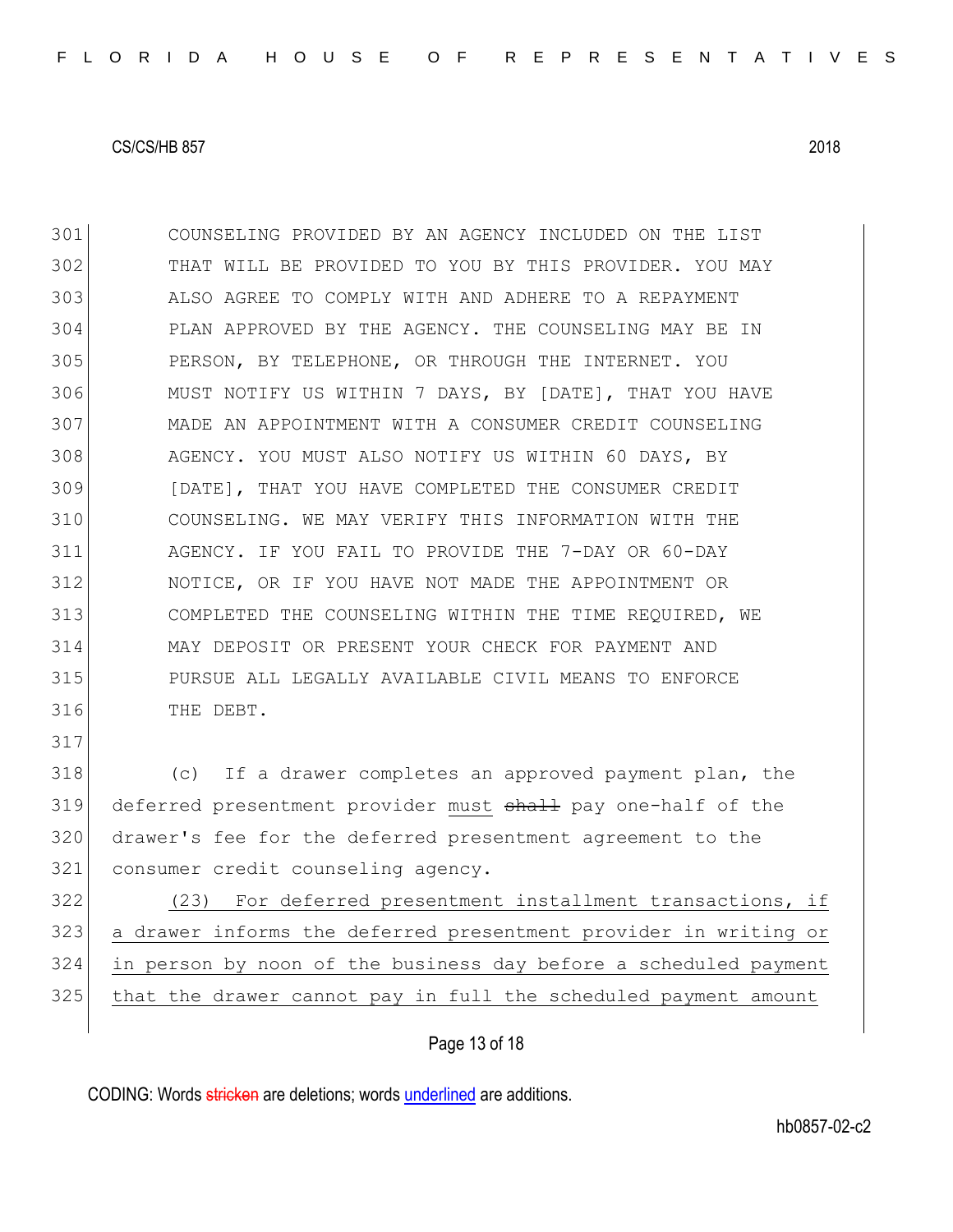due and owing the provider, the deferred presentment provider must provide the drawer the opportunity to defer the scheduled 328 payment, at no additional fee or charge, until after the last scheduled payment. The phrase "by noon" means 12:00 p.m. of the same time zone in which the deferred presentment agreement was entered into. Only one deferred payment is permitted for each deferred presentment installment transaction. The deferred payment must be due at an interval after the last scheduled payment which is no shorter than the intervals between the 335 originally scheduled payments.

336 (24)(a) $(24)$  The office must  $shall$  implement a common 337 database with real-time access through an Internet connection 338 for deferred presentment providers, as provided in this 339 subsection. The database must be accessible to the office and 340 the deferred presentment providers in order to verify whether 341 any deferred presentment transactions are outstanding for a 342 particular person. Deferred presentment providers must shall 343 submit such data before entering into each deferred presentment 344 transaction in such format as required by rule, including the 345 drawer's name, social security number or employment 346 authorization alien number, address, driver license number, 347 amount of the transaction, date of transaction, the date that 348 the transaction is closed, and such additional information as is 349 required by rule.

350 (b) For data that must be submitted by a deferred

# Page 14 of 18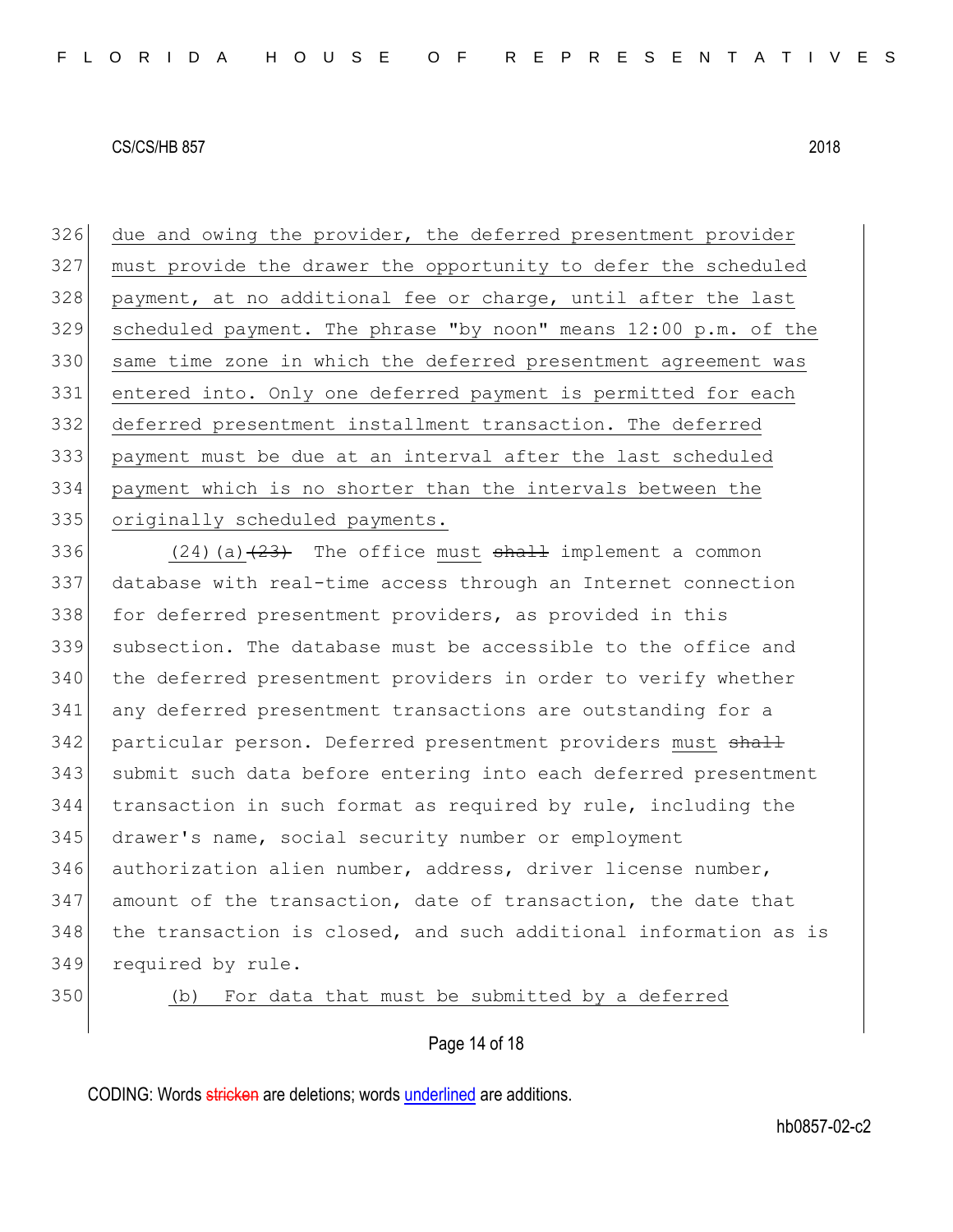presentment provider, the commission may by rule impose a fee of up to \$1 per transaction for deferred presentment transactions not repayable in installments, and the commission may impose a fee of up to \$1 for each full or partial 30-day period that a balance is scheduled to be outstanding for a deferred 356 presentment installment transaction for data that must be 357 submitted by a deferred presentment provider.

 (c) A deferred presentment provider may rely on the information contained in the database as accurate and is not subject to any administrative penalty or civil liability due to 361 relying on inaccurate information contained in the database.

 (d) A deferred presentment provider must notify the office, in a manner as prescribed by rule, within 15 business days after ceasing operations or no longer holding a license under part II or part III of this chapter. Such notification must include a reconciliation of all open transactions. If the 367 provider fails to provide notice, the office must shall take action to administratively release all open and pending 369 transactions in the database after the office becomes aware of 370 the closure.

371 (e) This section does not affect the rights of the 372 provider to enforce the contractual provisions of the deferred 373 presentment agreements through any civil action allowed by law.

374 (f) The commission may adopt rules to administer this 375 subsection and to ensure that the database is used by deferred

# Page 15 of 18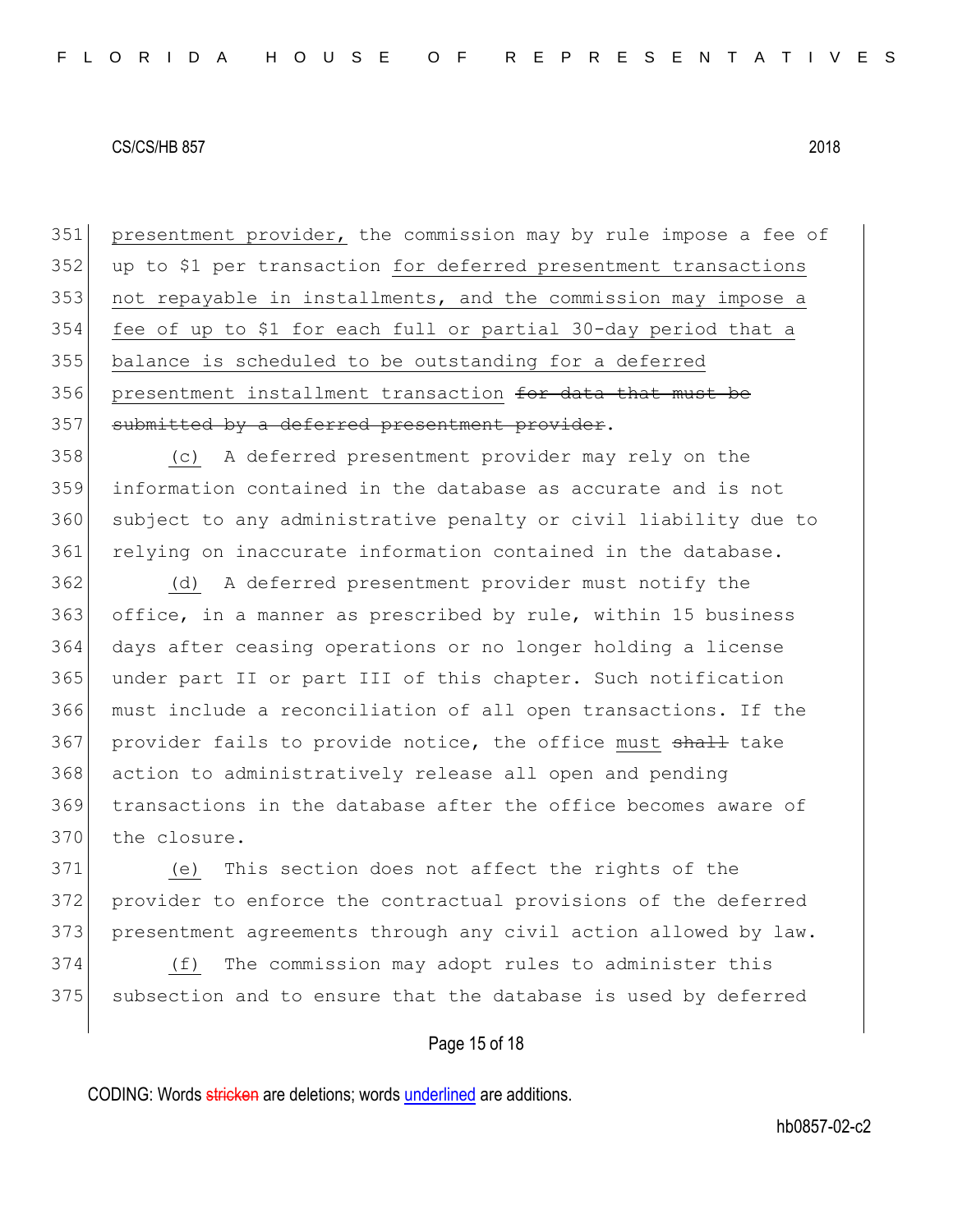| 376 | presentment providers in accordance with this section.           |
|-----|------------------------------------------------------------------|
| 377 | $(25)$ $(24)$ A deferred presentment provider may not accept     |
| 378 | more than one check or authorization to initiate more than one   |
| 379 | automated clearinghouse transaction to collect on a deferred     |
| 380 | presentment transaction for a single deferred presentment        |
| 381 | transaction, except for deferred presentment installment         |
| 382 | transactions in which such checks or authorizations represent    |
| 383 | multiple scheduled payments.                                     |
| 384 | (26) A deferred presentment installment transaction must         |
| 385 | be fully amortizing and repayable in consecutive installments as |
| 386 | nearly equal as mathematically practicable according to a        |
| 387 | payment schedule agreed upon by the parties with no fewer than   |
| 388 | 13 days and not more than 1 calendar month between payments,     |
| 389 | except that the first installment period may be longer than the  |
| 390 | remaining installment periods by not more than 15 days, and the  |
| 391 | first installment payment may be larger than the remaining       |
| 392 | installment payments by the amount of charges applicable to the  |
| 393 | extra days. In calculating charges under this subsection, when   |
| 394 | the first installment period is longer than the remaining        |
| 395 | installment periods, the amount of the charges applicable to the |
| 396 | extra days may not exceed those that would accrue under a simple |
| 397 | interest calculation based on the rate allowed under subsection  |
| 398 | $(6)$ .                                                          |
| 399 | Section 3. Subsections $(1)$ , $(3)$ , and $(4)$ of section      |
| 400 | 560.405, Florida Statutes, are amended to read:                  |
|     |                                                                  |

# Page 16 of 18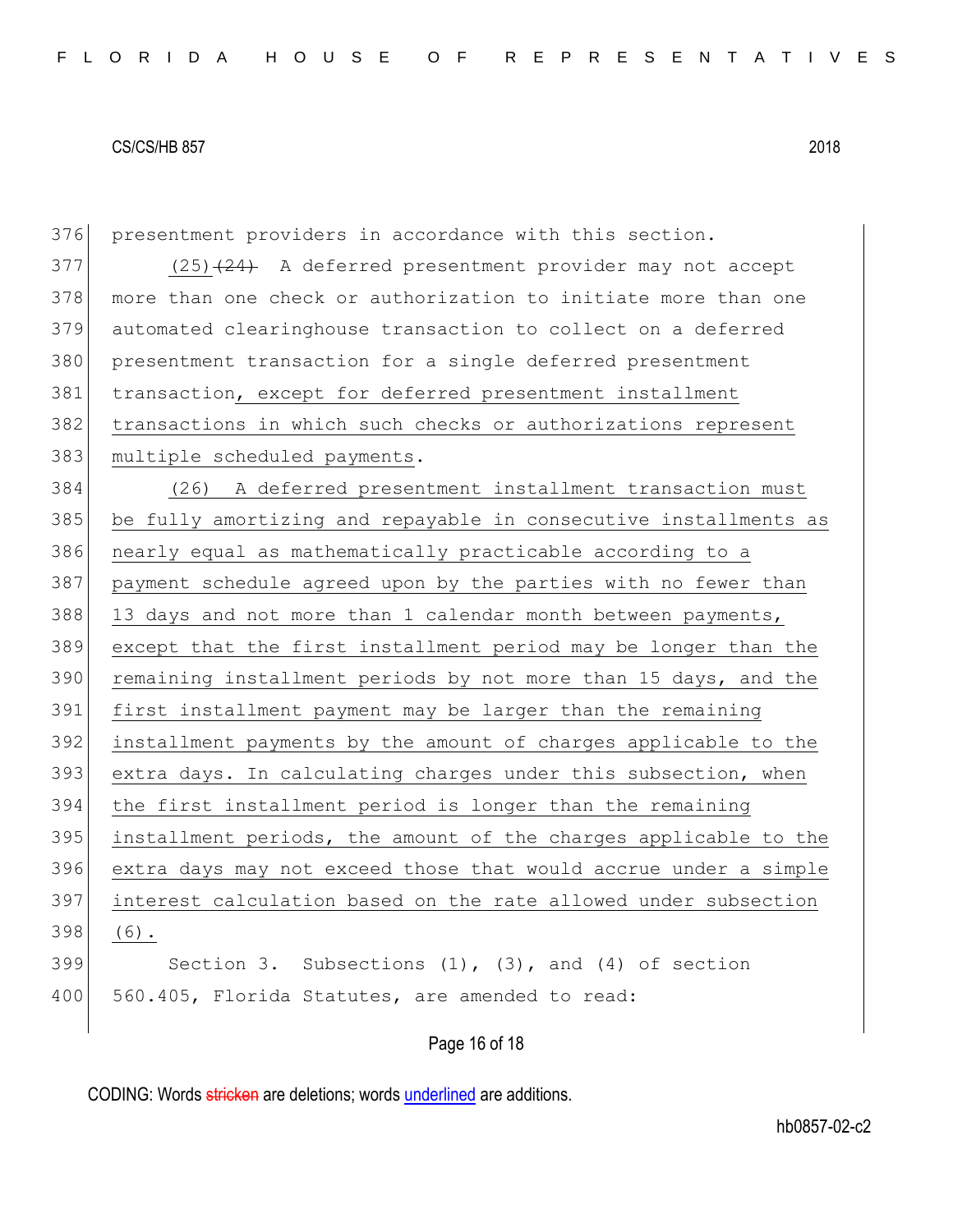401 560.405 Deposit; redemption.-402 (1) The deferred presentment provider or its affiliate may 403 not present the drawer's check before the end of the deferment 404 period, except for a missed scheduled payment for a deferred 405 presentment installment transaction that has not been otherwise 406 deferred pursuant to s. 560.404(23), as reflected and described 407 in the deferred presentment transaction agreement. 408 (3) Notwithstanding subsection (1), in lieu of 409 presentment, a deferred presentment provider may allow the check 410 to be redeemed at any time upon payment of the outstanding 411 transaction balance and earned fees face amount of the drawer's 412 check. However, payment may not be made in the form of a 413 personal check. Upon redemption, the deferred presentment 414 provider must shall return the drawer's check and provide a 415 signed, dated receipt showing that the drawer's check has been 416 redeemed. 417 (4) A drawer may not be required to redeem his or her 418 check in full before the agreed-upon date; however, the drawer 419 may choose to redeem the check before the agreed-upon 420 presentment date. 421 Section 4. For the purpose of incorporating the amendments 422 made by this act to sections 560.404 and 560.405, Florida 423 Statutes, in references thereto, subsection (5) of section 424 560.111, Florida Statutes, is reenacted to read:  $425$   $560.111$  Prohibited acts. $-$ 

# Page 17 of 18